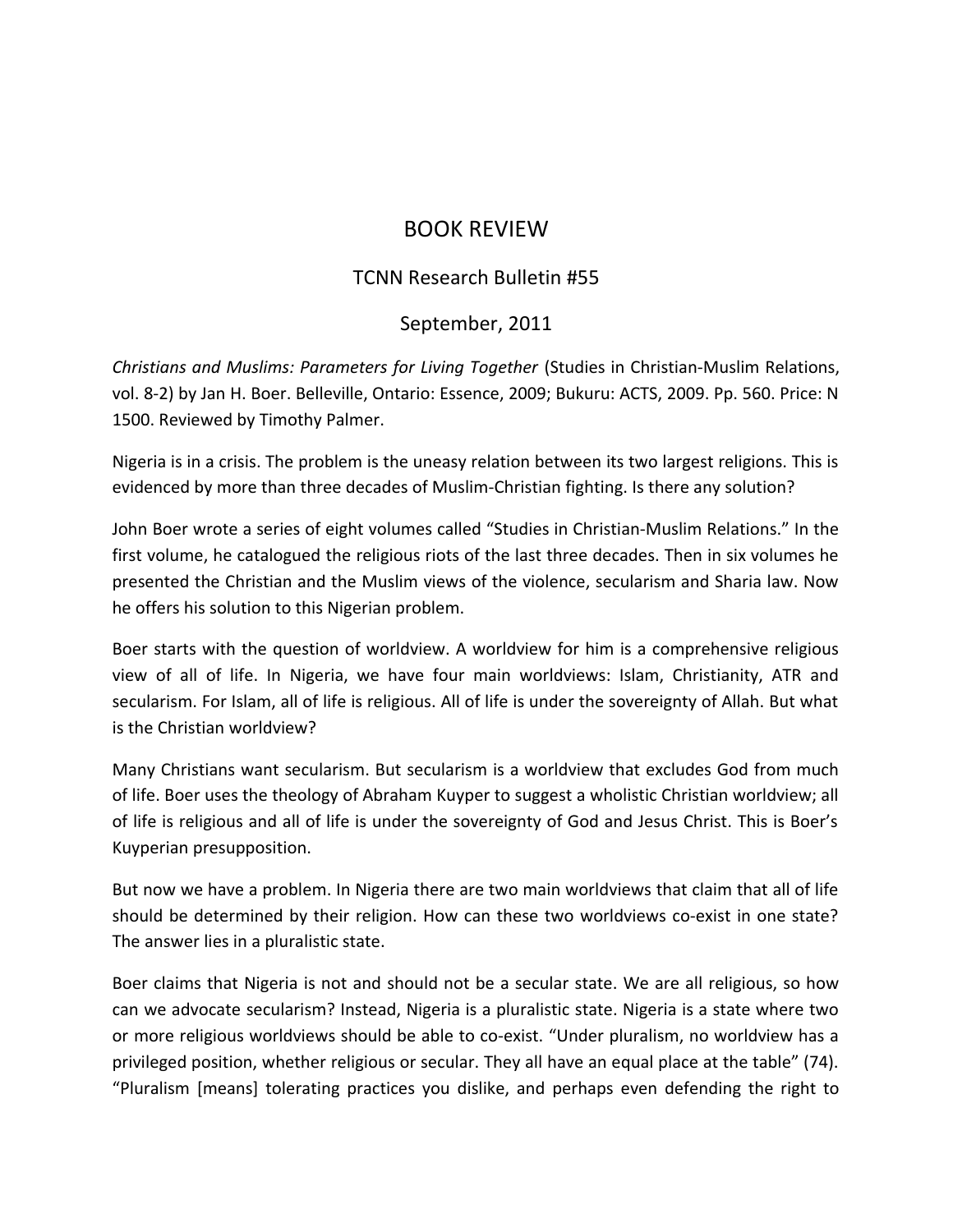practice them" (76). Pluralism means "equality of status, access and rights; critical solidarity" (148).

So what does this mean in Nigeria? "For Muslims, it is about doing away with underlying absolutist attitudes …. For Christians it is about changing perspectives from secularism to wholism" (123). In other words, Boer argues that the Muslims need to dispense with the idea of a totalitarian Muslim theocracy; but Christians need to give space for distinct Muslim religious practices in our pluralistic country.

So how does this work in practice? Boer suggests that maybe we should have religious political parties. "Religious parties," he says, "would not be out of place" (189). Religious parties were successful in the Netherlands; why not here?

Pluralism also means that "we cannot continue to treat third generation residents as settlers or foreigners" (207). This applies both to Muslims in Christian states and to Christians in Muslim states. Pluralism also means that "partiality and discrimination have no legitimate place in any healthy nation" (216).

Pluralism also means fully respecting the human rights of every citizen. This includes the rights of Christians to evangelize and to worship in the northern states. Pluralism also recognizes the equal rights of women in our society. But pluralism does not mean favoring immodest dress. Christians and Muslims should work together to promote modesty in our society. Perhaps it was right for the Ahmadu Bello University to develop a dress code.

John Boer also believes that pluralism means that religious banking should be encouraged. If all of life is religious, why should not there be Christian banks and Islamic banks, as long as they operate within the parameters of Nigeria's pluralistic, democratic society?

For Boer, pluralism also means that there should be room for two legal systems in one country. Boer alleges that Nigerian common law is not neutral but Christian. If Nigerian law is Christian, as Boer claims, then there should be full implementation of Sharia law alongside of common law. John Boer thus supports the full implementation of Sharia law in Nigeria as a parallel religious legal system to common law.

This is John Boer's bold proposal for Nigeria. We have to recognize that we are not a secular country. Both Islam and Christianity are religious world-and-life worldviews. Both religions lay claim to all of one's life.

Instead, we are a pluralistic society in which two major religions co-exist. We need to respect the traditions of both religions. We need to respect the human rights of each citizen in our country. I concur with the basic pluralistic premise of John Boer.